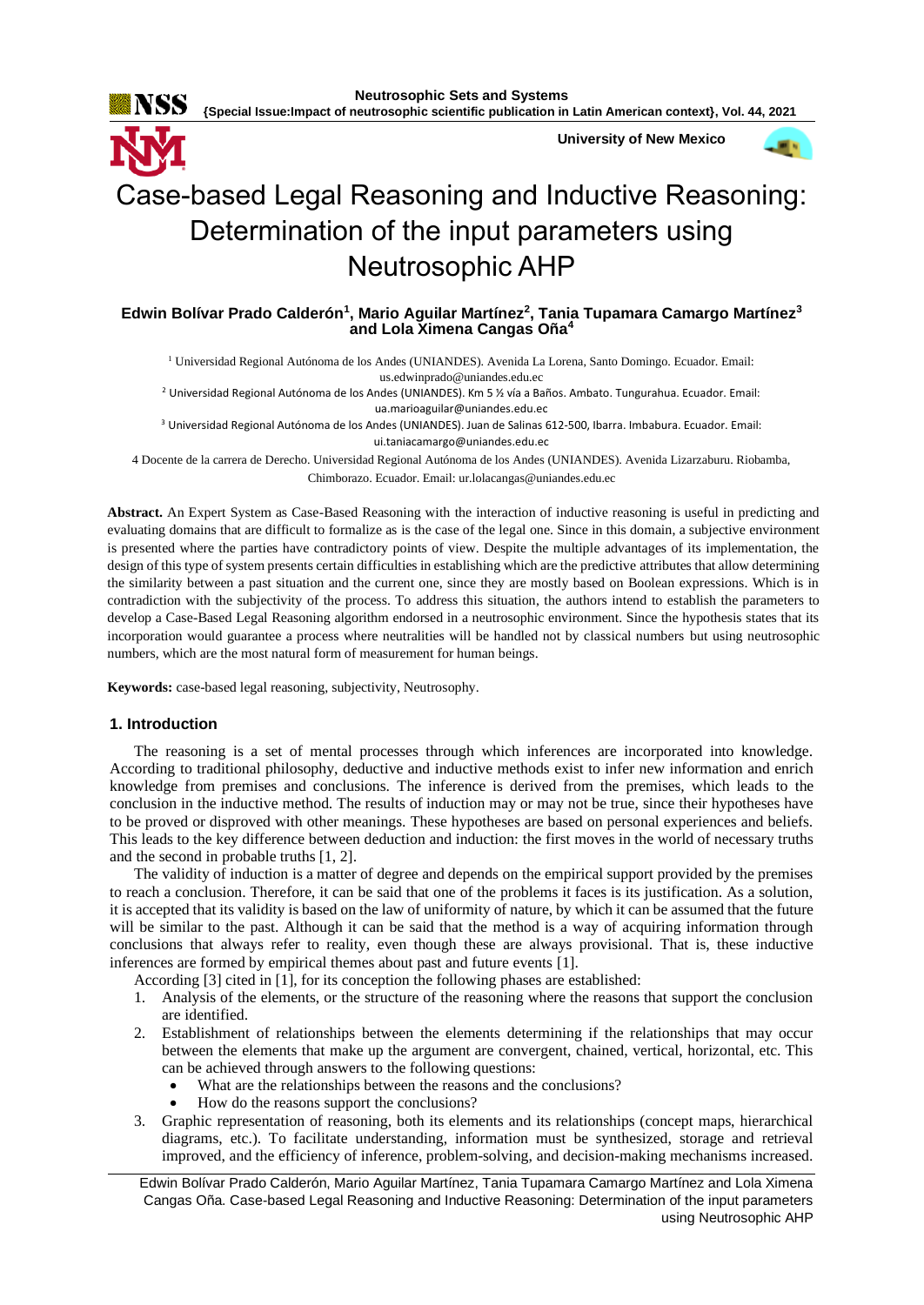- 4. Global assessment of the argument that can be carried out using in an orderly and systematic way the criteria of:
	- a) degree of acceptability of the reasons that support the argument;
	- b) relevance, that is, the importance of the relationships between reasons and conclusions;
	- c) sufficiency, of significant reasons, whether qualitative or quantitative.

This type of reasoning is fundamental for the legal framework, where the resolution of sentences becomes a subjective process where induction is a fundamental part. According to [\[4\]](#page-9-0):

Making a fair criminal decision can become an arduous task for those who administer justice to criminal offenders. This is because we are facing a subjective process, where the parties have contradictory points of view, and the one who imparts justice must be impartial before the facts, to determine the degree of guilt of the accused. Added to this is the possible lack of information on the facts, the multidisciplinary nature of the investigations, as it contains components of the natural, psychological, social, and criminal sciences. That is why an Expert System could serve as support for making this decision, although it does not replace it. (p. 1)

An Expert System as Case-Based Reasoning is useful in predicting and evaluating difficult to formalize domains as legal. In this world, casuistry is a valuable source of predictions, and therefore suitable for case-based approximations. Therefore, from a technical point of view, the main difficulty in developing this type of system lies in establishing the predictive attributes that allow determining the similarity between a past situation and the current one [\[5\]](#page-9-1).

According to some authors, this situation can be corrected with the classification based on factors, which can be seen as an inadequate description of the reason for the decision of a case. However, from a practical point of view, a greater granularity in the factors will allow obtaining fewer arguments, which in turn will be more precise. The balance between quantity and precision can only be achieved through a set of factors established by experts in the domain being studied [\[6,](#page-9-2) [7\]](#page-9-3).

It is important to remark that this issue underlies the problem of the recovery (location) of the information stored in databases. Which is subject to the procedure used for this purpose by combining keywords using Boolean expressions (True or False, [0; 1]). In the legal domain, users - mostly lawyers - have difficulties satisfactorily expressing their needs in Boolean terms; which usually leads to queries containing many references or irrelevant material. To make effective use of the database, this weakness must be overcome by finding a method that translates the information needs into a query expressed in technical terms that can distort the semantics of the requirements [\[6,](#page-9-2) [7\]](#page-9-3), which is defined as the problem situation to analyze.

Therefore, it is proposed as a problem: how to develop a Case-Based Legal Reasoning (CBLR) algorithm according to inductive reasoning that provides users of the legal domain with a recovery method superior to Boolean expressions.

A bibliographic search made it possible to determine that developing this algorithm in a neutrosophic environment would suit the problem. This can be affirmed since Neutrosophy is the branch of philosophy that studies the origin, nature, and scope of neutralities, which goes beyond Boolean expressions. Therefore, its incorporation would guarantee that the uncertainty of decision-making is taken into account, including neutralities through the neutrosophic single-valued numbers, which constitutes the most natural form of measurement in human beings [\[8-14\]](#page-9-4).

Then, the main objective of this paper is *to establish the input parameters to develop an algorithm of Case-Based Legal Reasoning endorsed in a neutrosophic environment that favors inductive reasoning*. For which it will work as follows:



**Figure 1:** Specific objectives derived from the resolution of the problem raised.

# **2 Case-Based Legal Reasoning System**

## **2.1 Case-Based Reasoning**

Building smart systems somehow simulate the way humans solve problems. Within Artificial Intelligence there is a discipline called Knowledge Engineering that provides the methods and techniques to build computational systems called Knowledge-Based Systems [\[15\]](#page-9-5). These systems differ from others in their handling of large volumes of domain knowledge. Case-Based Reasoning is a set of techniques for the development of knowledge-based systems that recovers and reuses solutions from past experiences to solve similar problems and thus obtain the best results [\[5,](#page-9-1) [16-23\]](#page-9-6).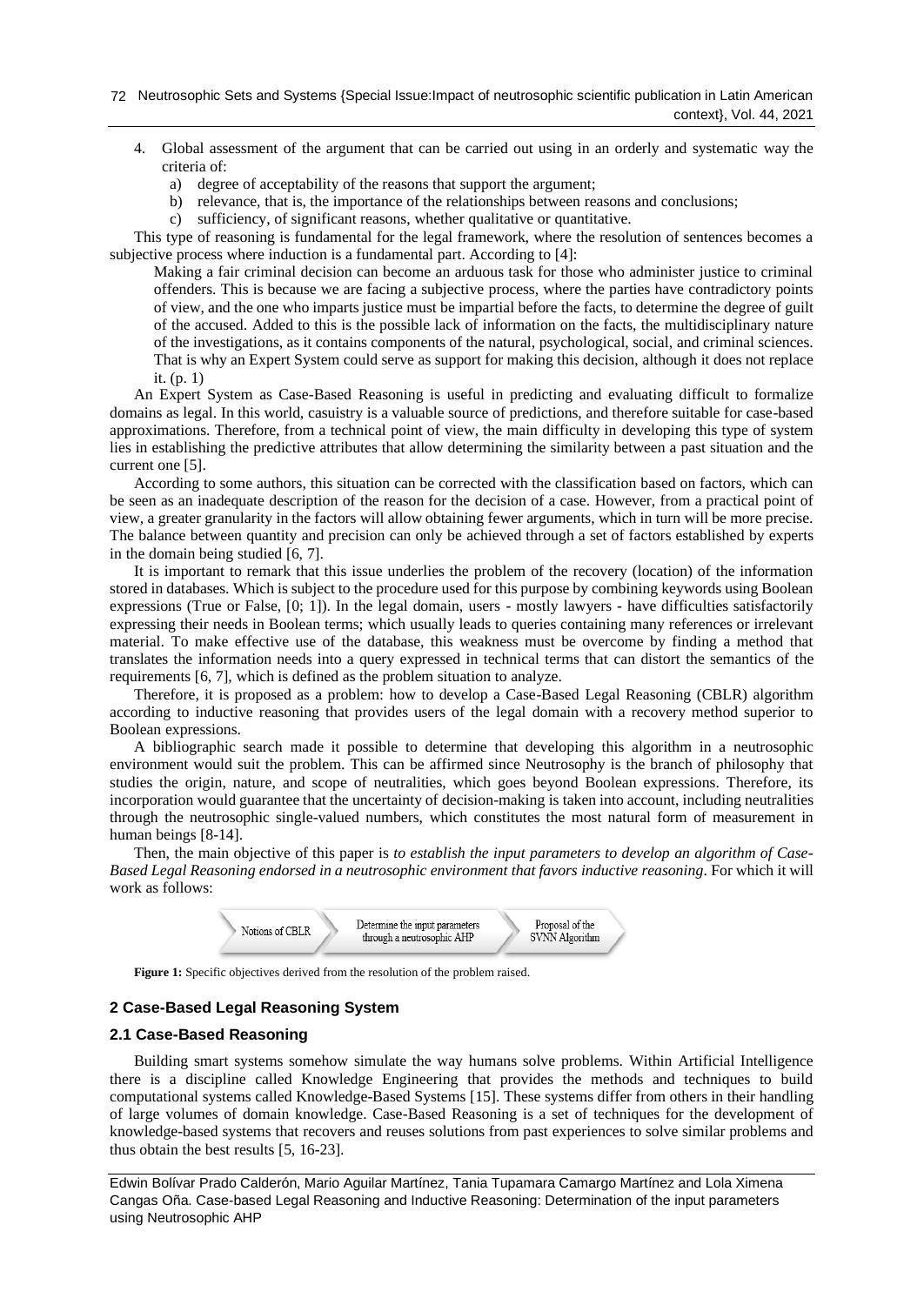Neutrosophic Sets and Systems {Special Issue:Impact of neutrosophic scientific publication in Latin American 73 context}, Vol. 44, 2021

A case-based reasoning system is a reasoning model that allows solving problems, understanding situations, and learning. These systems start from a problem already solved (case) hosted in a library of cases. These tasks are what a lawyer usually performs in everyday life, etc. A lawyer appeals to legal precedents to defend a cause, then it is said that he is using reasoning based on cases since it is a way of reasoning by making analogies [\[15\]](#page-9-5).

According to [3], these reasoning models allow solving problems, understanding situations, and learning using memorization mechanisms, overlapping problems, and optimality criteria. They are based on three basic principles:

- Overlapping Troubleshooting Applies to cases that use minor resolved cases.
- Bellman's optimality principle: memorize the best solution, after a selection process.
- Memorization: memorize the solutions obtained in the case library for later use.

Where its essential parts are the case base (also called the case library) and the similarity engine [\[5\]](#page-9-1).

In general, it can be said that they have some advantages compared to traditional systems such as [3]:

- Acquisition of knowledge: The acquisition of knowledge is carried out from the previous experience stored in the case library.
- Knowledge maintenance: This allows the library to increase new cases without the intervention of the expert, making the maintenance process of the knowledge base unnecessary, lowering the cost.
- Efficiency in problem-solving: Reusability is a basic principle of computing that supports that similar cases can be solved without having to redo the knowledge base.
- Solution quality: by applying the optimality principle, it is guaranteed to memorize the best solution or what has happened in a given context.
- User acceptance: Using solutions based on cases that have already been used and tested gives confidence and acceptance to the user, which does not happen in solutions such as neural networks and case-based reasoning systems, since they can be incomprehensible to users.

Restrictions:

- 1. The domain of application of the cases must be regular, that is, it must not be changeable. What is true today must also be true tomorrow.
- 2. The problems must be recurring, that is, they must occur regularly; otherwise, it will not be necessary to memorize a case.

Solving such a system requires the following steps [\[15\]](#page-9-5):



Figure 2: Phases of the design of a case-based reasoning system. Source: Adapted from[\[15\]](#page-9-5)

In cases description, the "case" itself is the main element of a case library. This allows organizing the cases of situations in a structured way. The organization must allow: first, the recovery of a subset of cases that can be applied to the problem posed, and then apply similarity measures to select from among the set of cases, the one that is closest to the problem posed. The simplest realization of the case library is through a flat memory (list or arrangement), although it can also be implemented using hierarchical memory (graph or trees).



**Figure 3:** Case-based reasoning. Source: [\[5,](#page-9-1) [6\]](#page-9-2)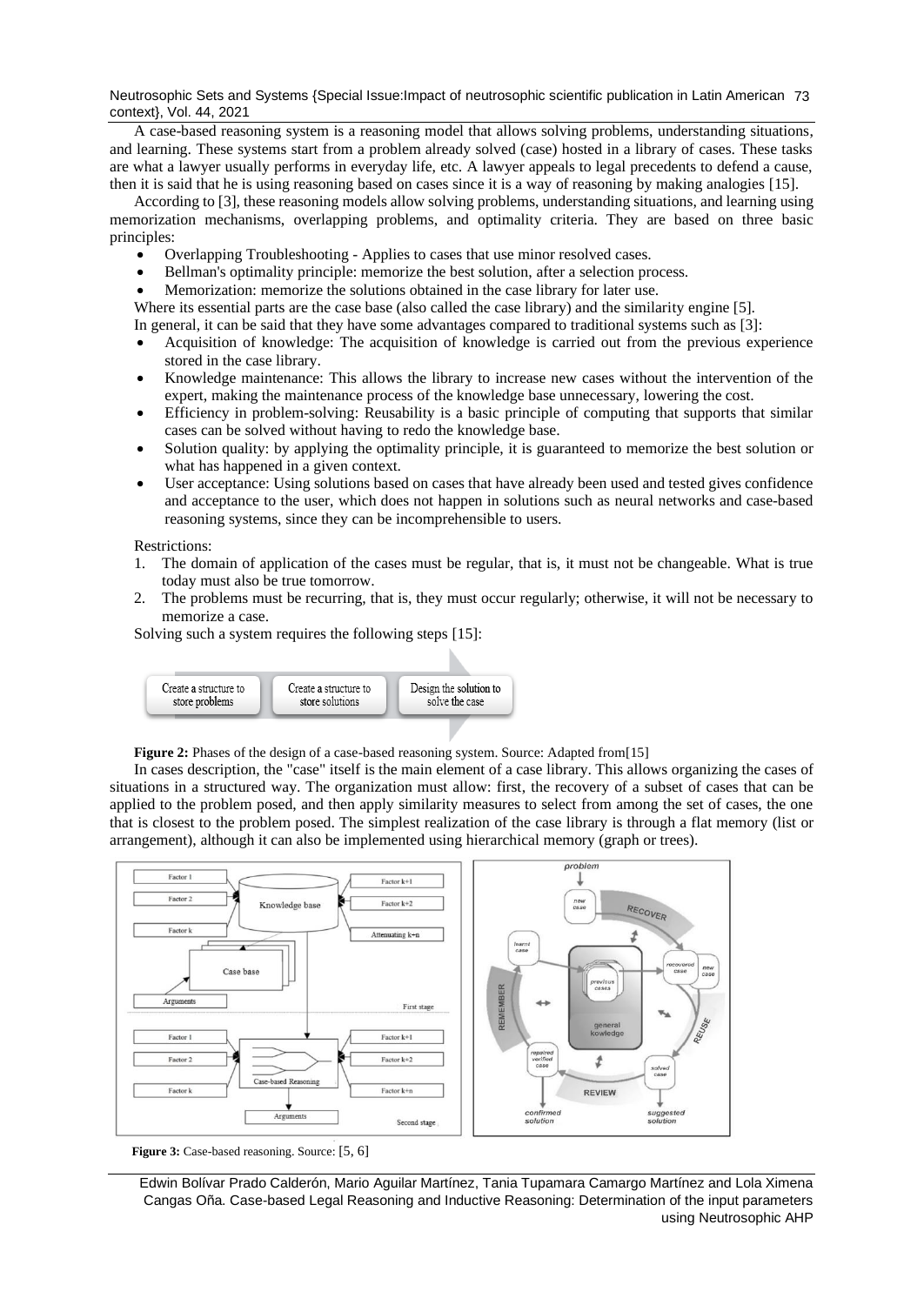## **2.2 Inductive legal reasoning in case-based reasoning**

A case can be defined as a particular set of empirical circumstances that constitute a problem that needs a decision, solution, or classification. It has the particularity of presenting the circumstances and situation of a discreet episode, action, person, or thing. In practically all systems that use artificial intelligence, a case is represented by a particular name, a set of empirical circumstances or facts, and an output represented by a decision, solution, or classification given to it [\[6\]](#page-9-2).

Experience can be referred to as the set of all instances, which means: cases that have occurred in the past and may form the basis for predicting the output of a new case. Precedent is understood to be a legal decision made in a previous case. Precedents are a subset of cases, which are a subset of experience. Based on what has been established, the term "precedence or precedent-based reasoning" indicates a form of explicit legal reasoning, where the precedent determines the outcome of a case. Through the use of factors, cases are indexed based on concepts or legal issues, rather than using keywords. This approach helps users express their information needs more consistently with their thoughts [\[6,](#page-9-2) [7\]](#page-9-3).

#### **3 Methods**

#### **3.1 Neutrosophy**

**Definition 1.** Be X a universe of discourse. A *Neutrosophic Set* (NS) is characterized by three membership functions,  $u_A(x), r_A(x), v_A(x) : X \to ]\bar{0}, 1^+[$ , which satisfy the condition  $0 \le \inf u_A(x) + \inf r_A(x) +$  $\inf v_A(x) \leq \sup u_A(x) + \sup r_A(x) + \sup v_A(x) \leq 3$ <sup>+</sup> for all  $x \in X$ .  $u_A(x)$ ,  $r_A(x)$  and  $v_A(x)$  denote the membership functions of true, indeterminate, and false of x in A, respectively, and their images are standard or non-standard subsets of  $]$   $\overline{0}$ ,  $1$ <sup>+</sup> $[$ .

**Definition 2.** Be X a universe of discourse. A Single Value Neutrosophic Set of (SVNS) A over X is an object of the form:

$$
A = \{ (x, u_A(x), r_A(x), v_A(x)) : x \in X \}
$$
 (1)

Where  $u_A, r_A, v_A : X \to [0,1]$ , satisfy the condition  $0 \le u_A(x) + r_A(x) + v_A(x) \le 3$  for all  $x \in X$ .  $u_A(x), r_A(x)$ and  $v_A(x)$  denotes the membership functions of true, indeterminate, and false of x in A, respectively. For convenience, a Single Value Neutrosophic Number (SVNN) will be expressed as  $A = (a, b, c)$ , where a, b, c [0,1] and satisfies  $0 \le a + b + c \le 3$ .

**Definition 3.** A Single Value Triangular Neutrosophic Number (SVTNN), which is denoted by:  $\tilde{a} = \langle (a_1, a_2, a_3); \alpha_{\tilde{a}}, \beta_{\tilde{a}}, \gamma_{\tilde{a}} \rangle$ , is a NS on ℝ, whose membership functions of truthfulness, indeterminacy, and falsehood are defined below:

$$
T_{a}(x) = \begin{cases} \alpha_{\overline{a}(\frac{x-a_{1}}{a_{2}-a_{1}}), a_{1}\leq x\leq a_{2}} \\ \alpha_{\overline{a}(\frac{a_{3}-x}{a_{3}-a_{2}}), a_{2}\leq x\leq a_{3}} \\ 0, \quad \text{otherwise} \end{cases}
$$
(2)  

$$
I_{\overline{a}}(x) = \begin{cases} \frac{(a_{2} - x + \beta_{\overline{a}}(x-a_{1}))}{a_{2} - a_{1}}, & a_{1} \leq x \leq a_{2} \\ \beta_{\overline{a}}, & x = a_{2} \\ \frac{(x-a_{2} + \beta_{\overline{a}}(a_{3}-x))}{a_{3} - a_{2}}, & a_{2} < x \leq a_{3} \\ 1, & \text{otherwise} \end{cases}
$$
(3)  

$$
F_{\overline{a}}(x) = \begin{cases} \frac{(a_{2} - x + \gamma_{\overline{a}}(x-a_{1}))}{a_{2} - a_{1}}, & a_{1} \leq x \leq a_{2} \\ \frac{(x-a_{2} + \gamma_{\overline{a}}(a_{3}-x))}{a_{3} - a_{2}}, & a_{2} < x \leq a_{3} \\ \frac{(x-a_{2} + \gamma_{\overline{a}}(a_{3}-x))}{a_{3} - a_{2}}, & a_{2} < x \leq a_{3} \\ 1, & \text{otherwise} \end{cases}
$$
(4)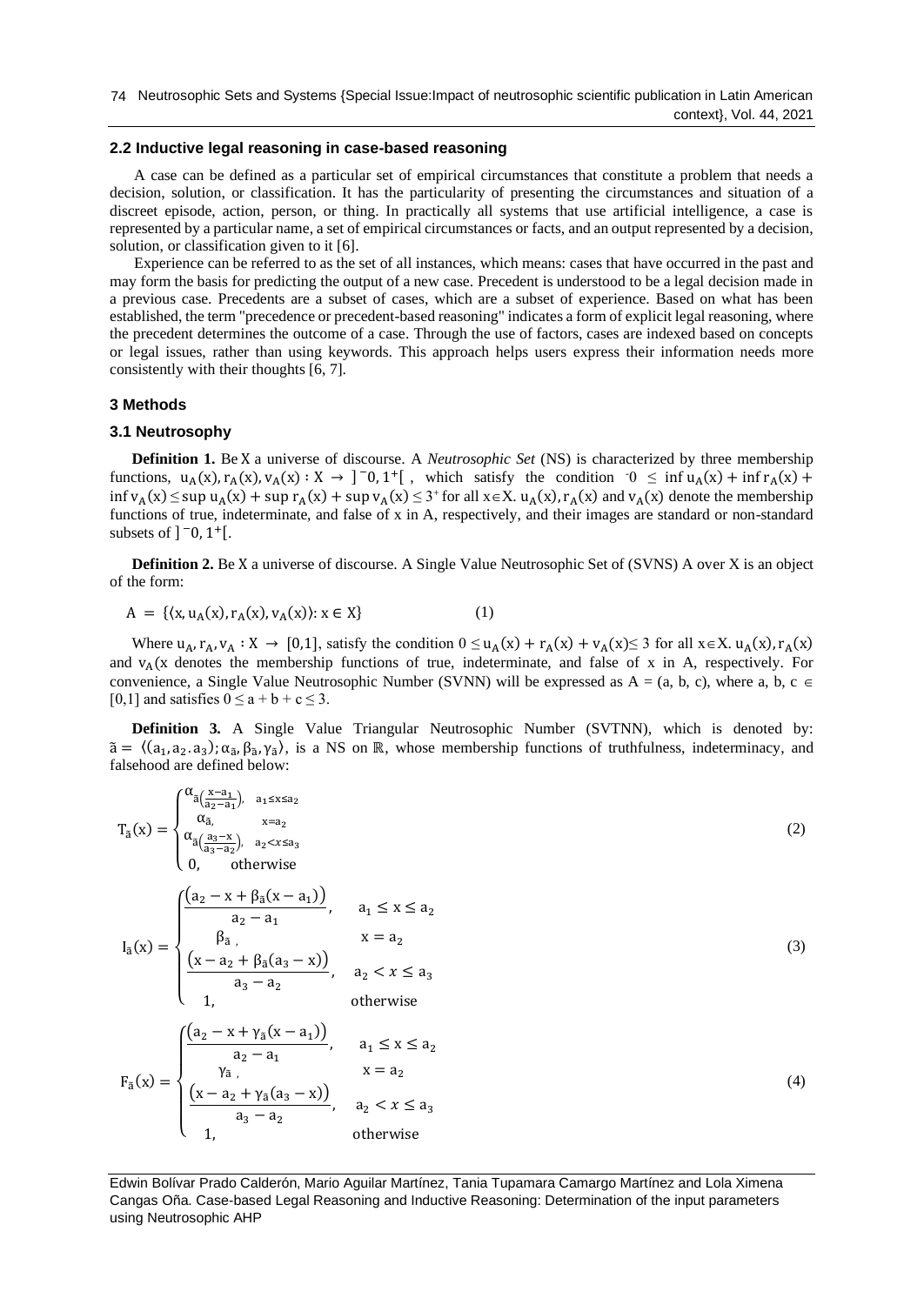Neutrosophic Sets and Systems {Special Issue:Impact of neutrosophic scientific publication in Latin American 75 context}, Vol. 44, 2021

Where,  $\alpha_{\tilde{a}}, \beta_{\tilde{a}}, \gamma_{\tilde{a}} \in [0, 1]$  a<sub>1</sub>, a<sub>2</sub>, a<sub>3</sub>, a<sub>4</sub>  $\in \mathbb{R}$ a<sub>1</sub>  $\leq a_2 \leq a_3 \leq a_4$ 

**Definition 4:** ([\[24-27\]](#page-9-7)) given  $\tilde{a} = \langle (a_1, a_2, a_3, a_4); \alpha_{\tilde{a}}, \beta_{\tilde{a}}, \gamma_{\tilde{a}} \rangle$  and  $\tilde{b} = \langle (b_1, b_2, b_3, b_4); \alpha_{\tilde{b}}, \beta_{\tilde{b}}, \gamma_{\tilde{b}} \rangle$  two singlevalued trapezoidal neutrosophic numbers and  $\lambda$  any non-null number in the real line. Then, the following operations are defined:

Addition: 
$$
\tilde{a} + \tilde{b} = \langle (a_1 + b_1, a_2 + b_2, a_3 + b_3, a_4 + b_4); \alpha_{\tilde{a}} \wedge \alpha_{\tilde{b}}, \beta_{\tilde{a}} \vee \beta_{\tilde{b}}, \gamma_{\tilde{a}} \vee \gamma_{\tilde{b}} \rangle
$$
 (5)

Subtraction:  $\tilde{a} - \tilde{b} = \langle (a_1 - b_4, a_2 - b_3, a_3 - b_2, a_4 - b_1) ; \alpha_{\tilde{a}} \wedge \alpha_{\tilde{b}}, \beta_{\tilde{a}} \vee \beta_{\tilde{b}}, \gamma_{\tilde{a}} \vee \gamma_{\tilde{b}} \rangle$  (6)

Inversion: 
$$
\tilde{a}^{-1} = \langle (a_4^{-1}, a_3^{-1}, a_2^{-1}, a_1^{-1}); \alpha_{\tilde{a}}, \beta_{\tilde{a}}, \gamma_{\tilde{a}} \rangle
$$
 where  $a_1, a_2, a_3, a_4 \neq 0$  (7)

Definitions 3 and 4 refer to single-valued triangular neutrosophic number when the condition  $a_2 = a_3$ , [\[28-30\]](#page-9-8). For simplicity, we use the linguistic scale of triangular neutrosophic numbers, see Table 1 and also compare it with the scale defined in [\[31\]](#page-10-0).

## **3.2 Neutrosophic Analytic Hierarchy Process (NAHP)**

The analytic hierarchy process was proposed by Thomas Saaty in 1980 [\[8\]](#page-9-4). This technique models the problem that leads to the formation of a hierarchy representative of the associated decision-making scheme [\[9,](#page-9-9) [10\]](#page-9-10). The formulation of the decision-making problem in a hierarchical structure is the first and main stage. This stage is where the decision-maker must break down the problem into its relevant components [\[11-13\]](#page-9-11). The hierarchy is constructed so that the elements are of the same order of magnitude and can be related to some of the next levels. In a typical hierarchy, the highest level locates the problem of decision-making. The elements that affect decisionmaking are represented at the intermediate level, the criteria occupying the intermediate levels. At the lowest level, the decision options are placed [\[14\]](#page-9-12). The levels of importance or weighting of the criteria are estimated through paired comparisons between them. This comparison is carried out using a scale, as expressed in equation (6)[\[32\]](#page-10-1).

$$
S = \left\{ \frac{1}{9}, \frac{1}{7}, \frac{1}{5}, \frac{1}{3}, 1, 3, 5, 7, 9 \right\}
$$
\n
$$
(9)
$$

We can find in [\[31,](#page-10-0) [33-43\]](#page-10-2) the theory of the AHP technique in a neutrosophic framework. Thus, we can model the indeterminacy of decision-making by applying neutrosophic AHP, or NAHP for short. Equation 10 contains a generic neutrosophic pair-wise comparison matrix for NAHP.

(10)

|     |                  | $\tilde{a}_{12}$ |                     | $\tilde{a}_{1n}$ ] |
|-----|------------------|------------------|---------------------|--------------------|
| $=$ |                  |                  |                     | ٠                  |
|     | lã <sub>n1</sub> | $\tilde{a}_{n2}$ | $\cdot \cdot \cdot$ |                    |

The matrix must satisfy the condition based on the inversion operator of Definition 4.  $\tilde{A}$   $\tilde{a}_{ji} = \tilde{a}_{ij}^{-1}$ To convert neutrosophic triangular numbers into crisp numbers, there are two indexes defined in [\[31\]](#page-10-0), are the so-called score and accuracy indexes, respectively, see Equations 11 and 12:

$$
S(\tilde{a}) = \frac{1}{8} [a_1 + a_2 + a_3] (2 + \alpha_{\tilde{a}} - \beta_{\tilde{a}} - \gamma_{\tilde{a}}) A(\tilde{a}) = \frac{1}{8} [a_1 + a_2 + a_3] (2 + \alpha_{\tilde{a}} - \beta_{\tilde{a}} + \gamma_{\tilde{a}})
$$
(12)

| Saaty's scale | <b>Definition</b>                        | <b>Neutrosophic Triangular Scale</b>                      |
|---------------|------------------------------------------|-----------------------------------------------------------|
|               | Equally influential                      | $\tilde{1} = \langle (1,1,1); 0.50, 0.50, 0.50 \rangle$   |
| 3             | Slightly influential                     | $\tilde{3} = \langle (2,3,4); 0.30, 0.75, 0.70 \rangle$   |
| 5             | Strongly influential                     | $\tilde{5} = \langle (4, 5, 6); 0.80, 0.15, 0.20 \rangle$ |
| 7             | Very strongly influential                | $\tilde{7} = \langle (6, 7, 8); 0.90, 0.10, 0.10 \rangle$ |
| 9             | Absolutely influential                   | $\tilde{9} = \langle (9, 9, 9); 1.00, 1.00, 1.00 \rangle$ |
| 2, 4, 6, 8    | Sporadic values between two close scales | $\tilde{2} = \langle (1, 2, 3); 0.40, 0.65, 0.60 \rangle$ |
|               |                                          | $\tilde{4} = \langle (3, 4, 5); 0.60, 0.35, 0.40 \rangle$ |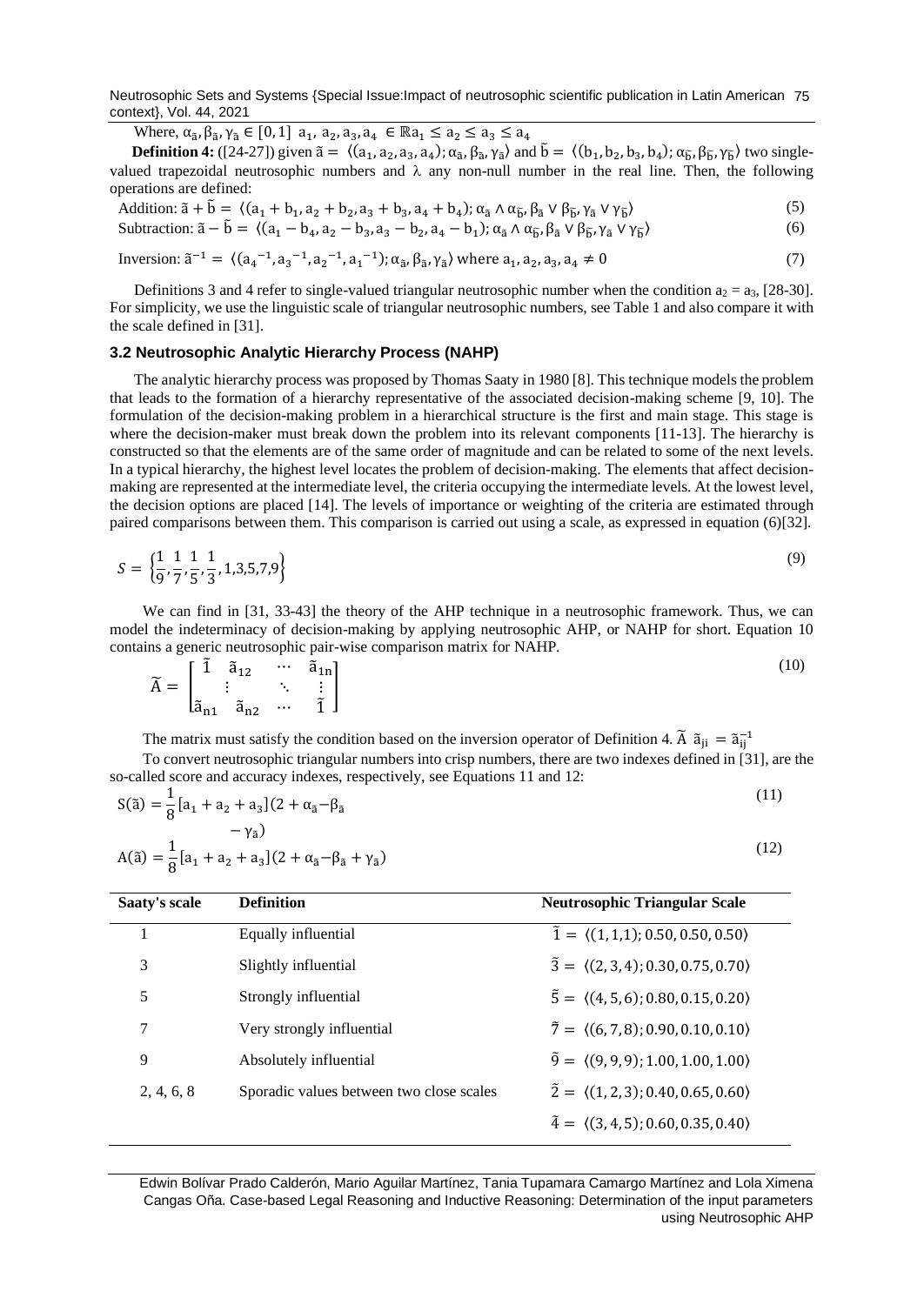76 Neutrosophic Sets and Systems {Special Issue:Impact of neutrosophic scientific publication in Latin American context}, Vol. 44, 2021

> $\tilde{6} = \langle (5, 6, 7); 0.70, 0.25, 0.30 \rangle$  $\tilde{8} = \langle (7, 8, 9); 0.85, 0.10, 0.15 \rangle$

> > (17)

**Table 1:** Saaty's scale translated to a neutrosophic triangular scale.

**Step 1** Select a group of experts.

**Step 2** Structure the neutrosophic pair-wise comparison matrix of factors, sub-factors, and strategies, through the linguistic terms shown in Table 1.

The neutrosophic scale is attained according to expert opinions [\[44\]](#page-10-3). The neutrosophic pair-wise comparison matrix of factors, sub-factors, and strategies are as described in Equation 10.

**Step 3** Check the consistency of experts' judgments.

If the pair-wise comparison matrix has a transitive relation, ie, aik  $=$  aijajk for all i, j, and k, then the comparison matrix is consistent, focusing only on the lower, median, and upper values of the triangular neutrosophic number of the comparison matrix.

**Step 4** Calculate the weight of the factors from the neutrosophic pair-wise comparison matrix, by transforming it to a deterministic matrix using Equations 13 and 14. To get the score and the accuracy degree of the following equations are used: $\tilde{a}_{ii}$ 

$$
S(\tilde{a}_{ji}) = \frac{1}{S(\tilde{a}_{ij})}
$$
  
\n
$$
A(\tilde{a}_{ji}) = \frac{1}{A(\tilde{a}_{ij})}
$$
\n(13)

With compensation by accuracy degree of each triangular neutrosophic number in the neutrosophic pair-wise comparison matrix, we derive the following deterministic matrix:

$$
A = \begin{bmatrix} 1 & a_{12} & \cdots & a_{1n} \\ \vdots & \ddots & \vdots \\ a_{n1} & a_{n2} & \cdots & 1 \end{bmatrix}
$$
 (15)

Determine the ranking of priorities, namely the Eigen Vector X, from the previous matrix:

1. Normalize the column entries by dividing each entry by the sum of the column.

2. Take the total of the row averages.

Note that Step 3 refers to consider the use of the calculus of the Consistency Index (CI) when applying this technique, which is a function depending on  $\lambda_{\text{max}}$ , the maximum eigenvalue of the matrix. Saaty establishes that consistency of the evaluations can be determined by the equation:

$$
CI = \frac{\lambda_{\text{max}} - n}{n - 1} [45],\tag{16}
$$

where n is the order of the matrix. In addition, the Consistency Ratio (CR) is defined by equation:

$$
CR = \frac{CI}{PL}
$$

 $\mathbf{r}$ 

 $CR = \frac{C}{RI}$ <br>RI is given in table 2.

| Order (n) $1 \t2 \t3$                   |  |  |  |  |  |                                                                          |  |  |  |
|-----------------------------------------|--|--|--|--|--|--------------------------------------------------------------------------|--|--|--|
|                                         |  |  |  |  |  | $0 \t 0 \t 0.52 \t 0.89 \t 1.11 \t 1.25 \t 1.35 \t 1.40 \t 1.45 \t 1.49$ |  |  |  |
| Table 2: BL associated with eveny arder |  |  |  |  |  |                                                                          |  |  |  |

**Table 2:** RI associated with every order.

If  $CR \leq 0.1$  we may consider that experts' evaluation is sufficiently consistent and hence we can proceed to use NAHP. We apply this procedure to matrix "A" in Equation 17.

Other useful neutrosophic insights for the document:

| <b>SVN</b>         |
|--------------------|
| (1,0,0)            |
| (0.9, 0.1, 0.1)    |
| (0.8, 0.15, 0.20)  |
| (0.70, 0.25, 0.30) |
| (0.60, 0.35, 0.40) |
| (0.50, 0.50, 0.50) |
| (0.40, 0.65, 0.60) |
| (0.30, 0.75, 0.70) |
| (0.20, 0.85, 0.80) |
|                    |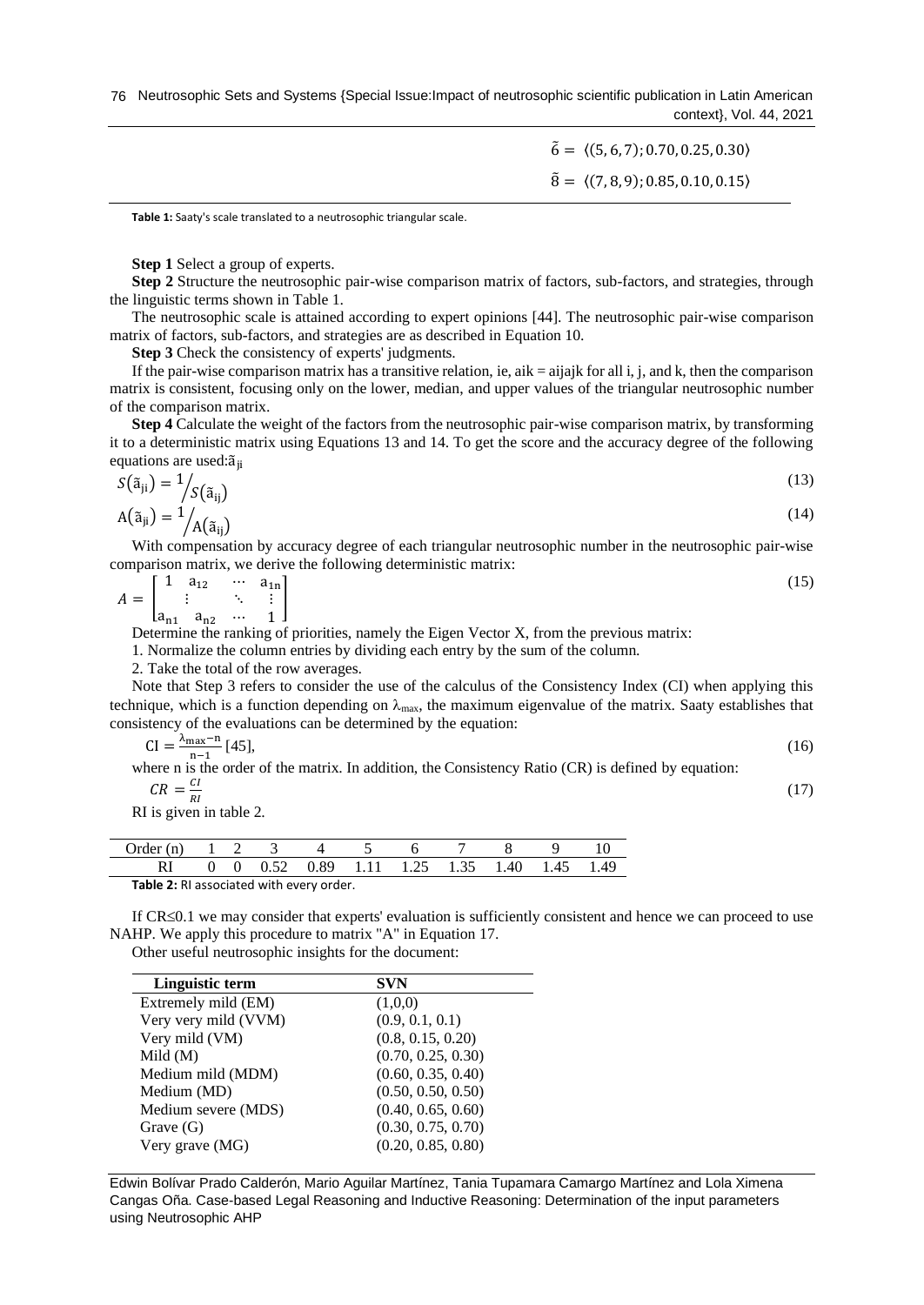Neutrosophic Sets and Systems {Special Issue:Impact of neutrosophic scientific publication in Latin American 77 context}, Vol. 44, 2021

| Very very grave (MMG) | (0.10, 0.90, 0.90) |
|-----------------------|--------------------|
| Extremely grave (EG)  | (0; 1; 1)          |

**Table 3:** Neutrosophic Unique Value Numbers. Source: [\[13\]](#page-9-13).

Similarity function Si between n NNVU,  $(i = 1, 2,..., m)$   $(j = 1, 2,..., n)$  and a vector of values.  $A_{ij} =$  $\langle a_{ij}, b_{ij}, c_{ij} \rangle B_j^* = \langle a_j^*, b_j^*, c_j^* \rangle$  $\mathcal{L}_{\mathbf{r}}$ 

$$
S_{i} = 1 - \left( \left( \frac{1}{3} \sum_{j=1}^{n} \left\{ \left( a_{ij} - a_{j}^{*} \right)^{2} + \left( b_{ij} - b_{j}^{*} \right)^{2} + \left( c_{ij} - c_{j}^{*} \right)^{2} \right\} \right)^{\frac{1}{2}} \right)
$$
(18)

#### **4 Results**

## **4.1 Determine the input parameters to the case library using NAHP**

To start the design of the legal reasoning system based on cases from an inductive perspective, it is proposed to structure the information in a library of cases. For the elaboration of this base library of the system, a structure must be entered as a form. 8 experts (legal professionals) were consulted. The method was only applied to determine the fields referring to the legal parameters of interest for the information structure and to be able to design the user interface. Not so to the regulatory fields for the identification of cases: such as id, date (yyyy /mm/dd). The information processing was divided into two phases:

| <b>Phase 1: Details of the defendant</b> |  |
|------------------------------------------|--|
|                                          |  |

| ID             | Field             | <b>Description example</b>                            |
|----------------|-------------------|-------------------------------------------------------|
| A <sub>1</sub> | Name              | Juan Perez                                            |
| A <sub>2</sub> | Age               | Under 18, between 19-29, between 30-40                |
| A <sub>3</sub> | Race/ethnicity    | White, black, Indian                                  |
| A4             | <b>Sex</b>        | M/F/other                                             |
| TO 5           | Educational level | None, Primary, Secondary                              |
| A6             | Recidivist        | Otherwise                                             |
| A7             | Municipality      | Canton, Province                                      |
| A8             | Guilty plea       | Whether or not you plead guilty in the first instance |

**Table 4:** Defendant's data entry parameters to the library of cases and examples.

| A1                 | A2               | A <sub>3</sub>     | Λ4                                    | TO <sub>5</sub>                                                             | Α6                                                       | A7                 | Α8                                                       |
|--------------------|------------------|--------------------|---------------------------------------|-----------------------------------------------------------------------------|----------------------------------------------------------|--------------------|----------------------------------------------------------|
| $\langle (1,1,1);$ | ((6,7,8);        | (6,7,8);           | (6,7,8);                              | ((6,7,8);                                                                   | (4,5,6);                                                 | (6,7,8);           | ((6,7,8);                                                |
| 0.50, 0.50, 0.50   | 0.90, 0.10, 0.10 | 0.90, 0.10, 0.10   | 0.90, 0.10, 0.10                      | 0.90, 0.10, 0.10                                                            | $0.80, 0.15, 0.20$ $0.90, 0.10, 0.10$ $0.90, 0.10, 0.10$ |                    |                                                          |
| 1                  | (1,1,1);         | (2,3,4);           | (4,5,6);                              | (4,5,6);                                                                    | $((4,5,6);$ $((4,5,6);$                                  |                    | (4,5,6);                                                 |
| ((6,7,8);          | 0.50, 0.50, 0.50 | 0.30, 0.75, 0.70   | 0.80, 0.15, 0.20                      | $0.80, 0.15, 0.20$ $0.80, 0.15, 0.20$ $0.80, 0.15, 0.20$ $0.80, 0.15, 0.20$ |                                                          |                    |                                                          |
| 0.90, 0.10, 0.10   |                  |                    |                                       |                                                                             |                                                          |                    |                                                          |
|                    |                  | (1,1,1);           | (2,3,4);                              | $((2,3,4);$ $((4,5,6);$ $((4,5,6);$                                         |                                                          |                    | (4,5,6);                                                 |
| ((6,7,8);          | (2,3,4);         | 0.50, 0.50, 0.50   | 0.30, 0.75, 0.70                      | $0.30, 0.75, 0.70$ $0.80, 0.15, 0.20$ $0.80, 0.15, 0.20$ $0.80, 0.15, 0.20$ |                                                          |                    |                                                          |
| 0.90, 0.10, 0.10   | 0.30, 0.75, 0.70 |                    |                                       |                                                                             |                                                          |                    |                                                          |
|                    |                  | 1                  | (1,1,1);                              | $\langle (1,1,1); \quad \langle (2,3,4); \rangle$                           |                                                          | (2,3,4);           | (2,3,4);                                                 |
| (6,7,8);           | (4,5,6);         | ((2,3,4);          | 0.50, 0.50, 0.50                      | $0.50, 0.50, 0.50$ $0.30, 0.75, 0.70$ $0.30, 0.75, 0.70$ $0.30, 0.75, 0.70$ |                                                          |                    |                                                          |
| 0.90.0.10.0.10     | 0.80, 0.15, 0.20 | 0.30, 0.75, 0.70   |                                       |                                                                             |                                                          |                    |                                                          |
|                    |                  | 1                  | (1,1,1);                              |                                                                             | $\langle (1,1,1); \quad \langle (1,1,1); \rangle$        | (2,3,4);           | (2,3,4);                                                 |
| (6,7,8);           | (4,5,6);         | (2,3,4);           | 0.50, 0.50, 0.50                      | $0.50, 0.50, 0.50$ $0.50, 0.50, 0.50$ $0.30, 0.75, 0.70$ $0.30, 0.75, 0.70$ |                                                          |                    |                                                          |
| 0.90, 0.10, 0.10   | 0.80, 0.15, 0.20 | 0.30, 0.75, 0.70   |                                       |                                                                             |                                                          |                    |                                                          |
|                    |                  |                    | 1                                     |                                                                             | $\langle (1,1,1); \quad \langle (1,1,1); \rangle$        | $((1,1,1))$ ;      | $\langle (1,1,1);$                                       |
| (4,5,6);           | (4,5,6);         | (4,5,6);           | ((2,3,4);                             | $0.50, 0.50, 0.50$ $0.50, 0.50, 0.50, 0.50, 0.50, 0.50, 0.50, 0.50, 0.50$   |                                                          |                    |                                                          |
| 0.80, 0.15, 0.20   | 0.80, 0.15, 0.20 | 0.80, 0.15, 0.20   | 0.30, 0.75, 0.70                      |                                                                             |                                                          |                    |                                                          |
|                    |                  |                    |                                       | 1                                                                           | $((1,1,1))$ ;                                            | $\langle (1,1,1);$ | $\langle (1,1,1);$                                       |
| ((6,7,8);          | (4,5,6);         | $\sqrt{(4,5,6)}$ ; | (2,3,4);                              | (2,3,4);                                                                    |                                                          |                    | $0.50, 0.50, 0.50$ $0.50, 0.50, 0.50$ $0.50, 0.50, 0.50$ |
| 0.90, 0.10, 0.10   | 0.80, 0.15, 0.20 |                    | $0.80, 0.15, 0.20$ $0.30, 0.75, 0.70$ | 0.30, 0.75, 0.70                                                            |                                                          |                    |                                                          |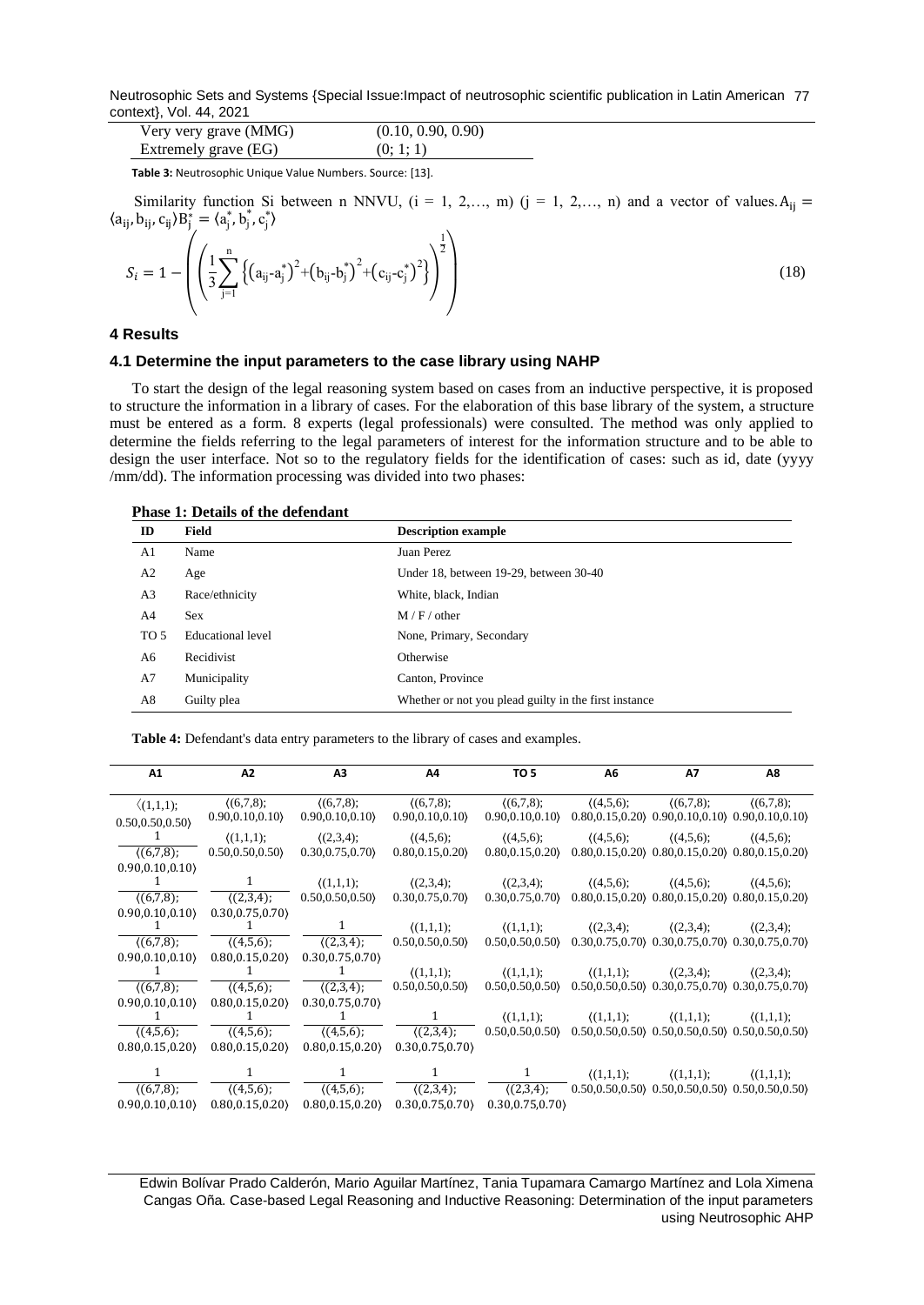78 Neutrosophic Sets and Systems {Special Issue:Impact of neutrosophic scientific publication in Latin American context}, Vol. 44, 2021

|                |                                                                             |             |             |             | $(1.1.1)$ : | $(1,1,1)$ : | (1,1,1);                                                 |
|----------------|-----------------------------------------------------------------------------|-------------|-------------|-------------|-------------|-------------|----------------------------------------------------------|
| $(6,7,8)$ ;    | $(4,5,6)$ ;                                                                 | $(4,5,6)$ ; | $(2,3,4)$ : | $(2,3,4)$ ; |             |             | $0.50, 0.50, 0.50$ $0.50, 0.50, 0.50$ $0.50, 0.50, 0.50$ |
| 0.90.0.10.0.10 | $0.80, 0.15, 0.20$ $0.80, 0.15, 0.20$ $0.30, 0.75, 0.70$ $0.30, 0.75, 0.70$ |             |             |             |             |             |                                                          |

**Table: 5.** Neutrosophic paired comparison matrix.

| <b>Criteria</b> | A1   | A2   | A <sub>3</sub> | A <sub>4</sub> | TO 5 | A6   | A7   | A8   | Weight |                   |      |
|-----------------|------|------|----------------|----------------|------|------|------|------|--------|-------------------|------|
| A1              | 0.52 | 0.77 | 0.58           | 0.40           | 0.38 | 0.23 | 0.27 | 0.27 | 0.43   | <b>Eigenvalue</b> |      |
| A2              | 0.07 | 0.11 | 0.25           | 0.28           | 0.27 | 0.23 | 0.19 | 0.19 | 0.20   |                   | 8.83 |
| A3              | 0.07 | 0.04 | 0.08           | 0.17           | 0.16 | 0.23 | 0.19 | 0.19 | 0.14   | IC                | 0.12 |
| A <sub>4</sub>  | 0.09 | 0.07 | 0.07           | 0.07           | 0.11 | 0.15 | 0.12 | 0.12 | 0.10   | <b>RC</b>         | 0.08 |
| TO 5            | 0.07 | 0.02 | 0.03           | 0.06           | 0.05 | 0.05 | 0.12 | 0.12 | 0.06   |                   |      |
| A6              | 0.10 | 0.02 | 0.02           | 0.02           | 0.05 | 0.05 | 0.04 | 0.04 | 0.04   |                   |      |
| A7              | 0.07 | 0.02 | 0.02           | 0.02           | 0.02 | 0.05 | 0.04 | 0.05 | 0.03   |                   |      |
| A8              | 0.07 | 0.02 | 0.02           | 0.02           | 0.02 | 0.05 | 0.04 | 0.04 | 0.03   |                   |      |
|                 |      |      |                |                |      |      |      |      |        |                   |      |

**Table: 6.** Weighted matrix and consistency analysis.

|  |  | <b>Phase 2: Process data</b> |  |
|--|--|------------------------------|--|
|--|--|------------------------------|--|

| ID                           | <b>Field</b> |                              | <b>Description example</b>                                                          |                    |                              |                              |  |  |  |
|------------------------------|--------------|------------------------------|-------------------------------------------------------------------------------------|--------------------|------------------------------|------------------------------|--|--|--|
| P <sub>1</sub>               | Crime        |                              | Involuntary manslaughter, Robbery, Intimidation                                     |                    |                              |                              |  |  |  |
| P2                           |              | Means of aggression          | Gun, knife, none, hands                                                             |                    |                              |                              |  |  |  |
| Q <sub>3</sub>               | Appeal       |                              | No, Supreme Court                                                                   |                    |                              |                              |  |  |  |
| Q <sub>4</sub>               |              | Mitigating causes            | Mental state, a victim of abuse                                                     |                    |                              |                              |  |  |  |
| P <sub>5</sub>               | Damages      |                              | Death, loss of items valued at \$1,000, psychological damage                        |                    |                              |                              |  |  |  |
| Q <sub>6</sub>               | Judgment     |                              | Deprivation of liberty for 3 years, USD 5,000 fine, Community work                  |                    |                              |                              |  |  |  |
|                              |              |                              | <b>Table 7.</b> Process data input parameters to the library of cases and examples. |                    |                              |                              |  |  |  |
| <b>P1</b>                    |              | P <sub>2</sub>               | Q3                                                                                  | Q4                 | <b>P5</b>                    | Q6                           |  |  |  |
| $\langle (1,1,1);$           |              | $\langle (4,5,6);$           | $\langle (4,5,6);$                                                                  | $\langle (4,5,6);$ | $\langle (2,3,4);$           | $\langle (2,3,4);$           |  |  |  |
| 0.50, 0.50, 0.50             |              |                              | 0.80, 0.15, 0.20                                                                    | 0.80, 0.15, 0.20   | 0.30, 0.75, 0.70             | 0.30, 0.75, 0.70             |  |  |  |
| 1                            |              | $\langle (1,1,1);$           | $\langle (4,5,6);$                                                                  | $\langle (2,3,4);$ | 1                            | $\langle (1,1,1);$           |  |  |  |
| (4,5,6);<br>0.80, 0.15, 0.20 |              | 0.50, 0.50, 0.50             | 0.80, 0.15, 0.20                                                                    | 0.30, 0.75, 0.70   | (2,3,4);<br>0.30, 0.75, 0.70 | 0.50, 0.50, 0.50             |  |  |  |
|                              |              | 1                            | $\langle (1,1,1);$                                                                  | $\langle (2,3,4);$ |                              | 1                            |  |  |  |
| (4,5,6);<br>0.80, 0.15, 0.20 |              | (4,5,6);<br>0.80, 0.15, 0.20 | 0.50, 0.50, 0.50                                                                    | 0.30, 0.75, 0.70   | (2,3,4);<br>0.30, 0.75, 0.70 | (4,5,6);<br>0.80, 0.15, 0.20 |  |  |  |
| $\mathbf{1}$                 |              | 1                            | 1                                                                                   |                    | 1                            | 1                            |  |  |  |
| (4.5.6)                      |              | (2,3,4);                     | (2,3,4);                                                                            | $\langle (1,1,1);$ | (4,5,6);                     | $(4.5.6)$ ;                  |  |  |  |
| 0.80, 0.15, 0.20             |              | 0.30, 0.75, 0.70             | 0.30, 0.75, 0.70                                                                    | 0.50, 0.50, 0.50   | 0.80, 0.15, 0.20             | 0.80, 0.15, 0.20             |  |  |  |
| 1<br>(2,3,4);                |              | $\langle (2,3,4);$           | $\langle (2,3,4);$                                                                  | $\langle (4,5,6);$ | $\langle (1,1,1);$           | $\langle (2,3,4);$           |  |  |  |
| 0.30, 0.75, 0.70             |              | 0.30, 0.75, 0.70             | 0.30, 0.75, 0.70                                                                    | 0.80, 0.15, 0.20   | 0.50, 0.50, 0.50             | 0.30, 0.75, 0.70             |  |  |  |
| $\mathbf{1}$                 |              | $\langle (1,1,1);$           | $\langle (4,5,6);$                                                                  | $\langle (4,5,6);$ | 1                            | $\langle (1,1,1);$           |  |  |  |
| (2,3,4);<br>0.30, 0.75, 0.70 |              | 0.50, 0.50, 0.50             | 0.80, 0.15, 0.20                                                                    | 0.80, 0.15, 0.20   | (2,3,4);<br>0.30, 0.75, 0.70 | 0.50, 0.50, 0.50             |  |  |  |

**Table 8.** Neutrosophic paired comparison matrix.

|                              | Weight   | Q6     | P <sub>5</sub> | Q4     | Q3     | P <sub>2</sub> | <b>P1</b> | Criteria  |
|------------------------------|----------|--------|----------------|--------|--------|----------------|-----------|-----------|
|                              | 0.334410 | 2.6437 | 2.6437         | 5.1562 | 5.1562 | 5.1562         | 0.9375    | P1        |
| <b>Eigenvalue</b><br>5.46869 | 0.096940 | 0.9375 | 0.3182         | 2.6437 | 5.1562 | 0.9375         | 0.2120    | <b>P2</b> |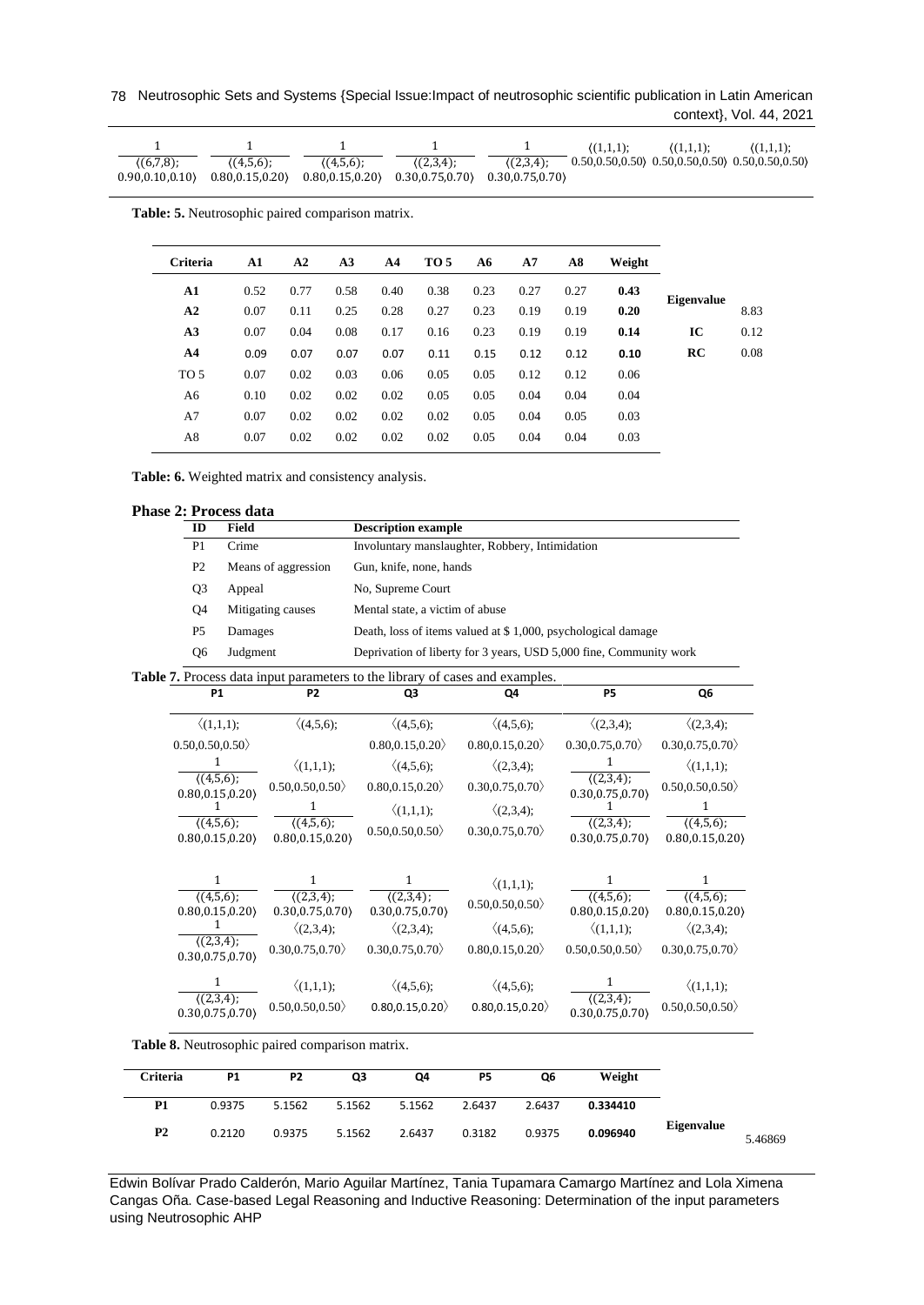Neutrosophic Sets and Systems {Special Issue:Impact of neutrosophic scientific publication in Latin American 79 context}, Vol. 44, 2021

| 0.058115 | IC | 0.050220 |        | 0.9375  2.6437  0.3182  0.2120         | 0.2120 | 0.2120 | O <sub>3</sub> |
|----------|----|----------|--------|----------------------------------------|--------|--------|----------------|
| 5.7863   | RC | 0.035719 |        | 0.3182  0.3182  0.9375  0.2120  0.2120 |        | 0.2120 | O4             |
|          |    | 0.208733 |        | 2.6437 5.1562 0.9375 2.6437            | 2.6437 | 0.3182 | <b>P5</b>      |
|          |    | 0.127504 | 0.9375 | 5.1562 5.1562 0.3182                   | 0.9375 | 0.3182 | <b>O6</b>      |
|          |    |          |        |                                        |        |        |                |

**Table: 9.**Weighted matrix and consistency analysis.

The results were exposed to the round of experts where it was determined that in the case of the defendant's data, it must be entered in the system interface: Name, Age, Race/ethnicity, and Sex. For the criteria of the process: Crime, Means of aggression, Damages, and Sentence.

## **4.2 System architecture design**

For the system's design, the models exposed in [\[4,](#page-9-0) [6,](#page-9-2) [7,](#page-9-3) [15\]](#page-9-5), to which the Neutrosophy will be inserted for the level of granularity with the SVNNs in the similarity equation. With which it will be possible to obtain in the function "Retrieve Argument" several cases that indicate not only the most similar stored, but the other less similar and so on. Of course, as long as it contains the factors specified in the rule. This way, the expert system can retrieve the foundation for the recommendations it issues. The granularity of the cases is determined by the number of factors involved in the formation of the rule.



**Figure 4:** System design.

#### **Conclusion**

Reasoning based on precedents, as a technique to generate arguments, is easy to implement and highly useful in legal expert systems. These systems are based on the principles of overlapping problems, memorization, and the optimality principle. Likewise, it can be said that they are easily understood by the expert, since the system does not handle abstract concepts, but rather concrete situations (cases) of the domain known to the expert. With its implementation, an increase in the effectiveness of the legal expert's time management as well as of the system is evidenced, since over time it is nurtured by new cases. The advantage lies mainly in cost reduction, speed in software development, and risk reduction. However, its greatest limitation is the programming time required. Many times the translation of what is desired becomes complicated and its development and implementation take longer. But once materialized, it is widely accepted. The algorithm designed by the legal expert system will be able to apply the forward inference mechanism to recover the arguments linked to other cases and use them as the basis for the decision it generates. For this case, the use of factors instead of keywords was considered to guarantee the accuracy of the information displayed. A training action by the working group is recommended, which must be composed of legal, mathematical, and computer experts or related specialties. Explanation of recommendations is an essential feature for expert systems.

#### **References**

- <span id="page-8-0"></span>[1] M. T. Sanz de Acedo Baquedano and M. L. Sanz de Acedo Lizarraga, "Razonamiento inductivo, inteligencia y aprendizaje," *Huarte de San Juan Psicología y Pedagogía,* vol. 13, pp. 7-19.
- <span id="page-8-1"></span>[2] J. E. Ricardo, V. M. V. Rosado, J. P. Fernández, and S. M. Martínez, "Importancia de la investigación jurídica para la formación de los profesionales del Derecho en Ecuador," *Dilemas Contemporáneos: Educación, Política y Valores,* 2020.
- <span id="page-8-2"></span>[3] Elder, Linda, and Richard Paul. Critical thinking: Learn the tools the best thinkers use. Foundation for Critical Thinking, 2020.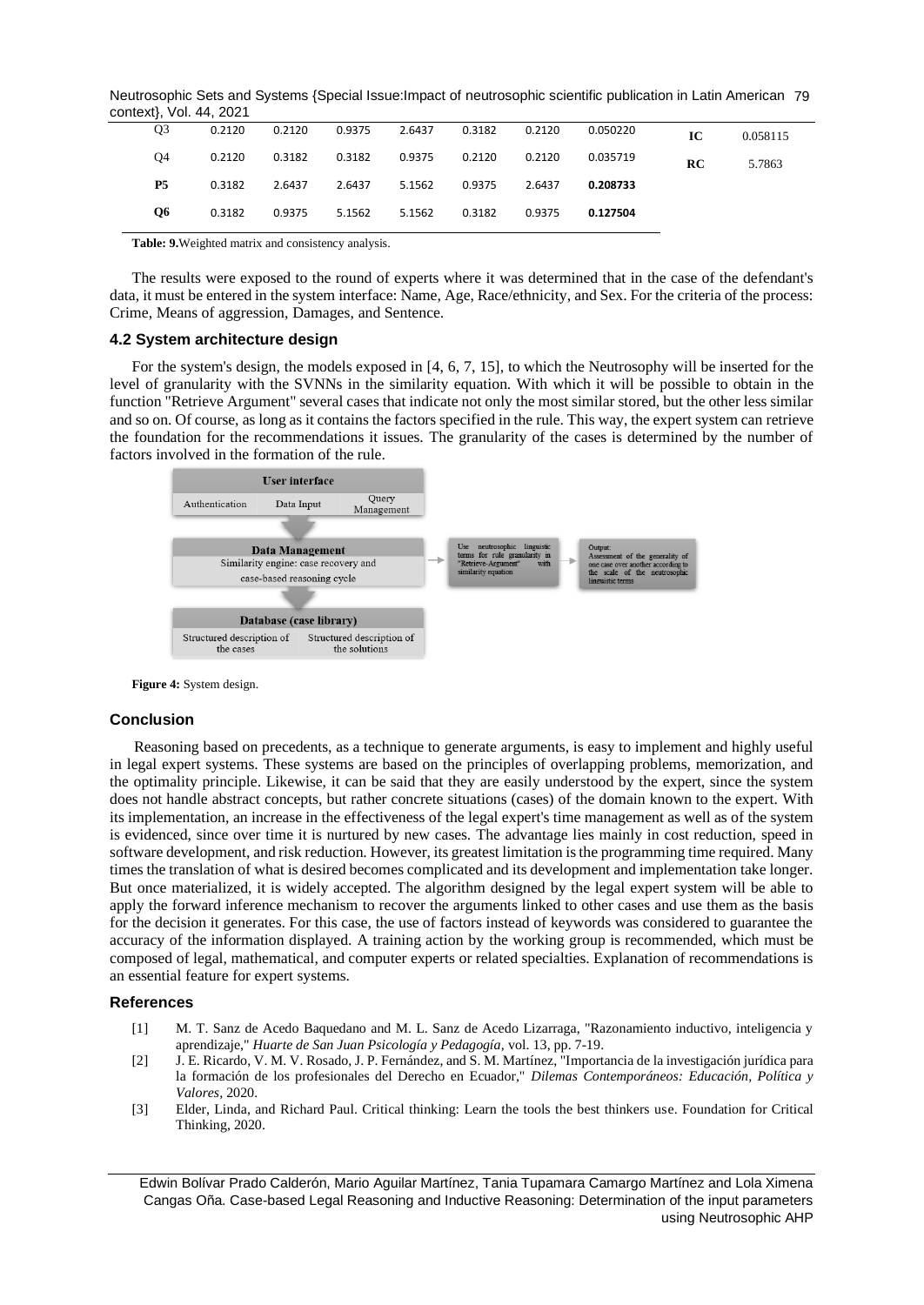- <span id="page-9-0"></span>[4] C. A. Medina Riofrio, E. Pino Andrade, and J. A. Rojas Cárdenas. (2020) Sistema experto para el razonamiento juridico basado en casos para la toma de decisiones en delitos penales en Ecuador. *Revista Investigacion Operacional* 761-767.
- <span id="page-9-1"></span>[5] M. M. Giménez Arjona, "Estudio para la implementación de un sistema de razonamiento basado en casos," PROYECTO FINAL DE CARRERA, Escola Tècnica Superior d'Enginyeria. , Universitat Rovira i Virgili, Tarragona, España., 2006.
- <span id="page-9-2"></span>[6] L. S. M. Gómez, G. Perichinsky, and R. García Martínez, "Argumentación utilizando Razonamiento Basado en Precedentes en Sistemas Expertos Legales," in *Programa de Magister en Ingeniería del Software –Programa de Doctorado en Ciencias Informáticas*, ed, 2001.
- <span id="page-9-3"></span>[7] K. D. Ashley. (1992 )Case-Based Reasoning and its Implications for Legal Expert Systems. *ArtificialIntelligence and Law*. 113-208.
- <span id="page-9-4"></span>[8] T. L. Saaty, *Toma de decisiones para líderes*: RWS Publications, 2014.
- <span id="page-9-9"></span>[9] A. Arquero, M. Alvarez, and E. Martinez, "Decision Management making by AHP (analytical hierarchy process) trought GIS data," *IEEE Latin America Transactions,* vol. 7, pp. 101-106, 2009.
- <span id="page-9-10"></span>[10] O. Mar, I. Santana, and J. Gulín, "Competency assessment model for a virtual laboratory system and distance using fuzzy cognitive map," *Revista Investigación Operacional* vol. 38, pp. 170-178, 2017.
- <span id="page-9-11"></span>[11] S. E. López Cuenca, "Análisis de factibilidad y pertinencia del programa de Maestría en Administración de Empresas con mención en Innovación mediante el modelo AHP difuso," Universidad de las Fuerzas Armadas ESPE. Carrera de Ingeniería Comercial., 2017.
- [12] O. Mar, I. Santana, and J. Gulín, "Algoritmo para determinar y eliminar nodos neutrales en Mapa Cognitivo Neutrosófico," *Neutrosophic Computing and Machine Learning,* vol. 8, pp. 4-11, 2019.
- <span id="page-9-13"></span>[13] M. Leyva-Vázquez and F. Smarandache, *Inteligencia Artificial: retos, perspectivas y papel de la Neutrosofía*: Infinite Study, 2018.
- <span id="page-9-12"></span>[14] Lucio, Karla Stefania Narváez, and Maikel Yelandi Leyva Vazquez. "AHP for a Comparative Study of Tools Used for Programming Learning." Advances in Human Factors in Training, Education, and Learning Sciences: Proceedings of the AHFE 2020 Virtual Conference on Human Factors in Training, Education, and Learning Sciences, July 16-20, 2020, USA. Vol. 1211. Springer Nature, 2020.
- <span id="page-9-5"></span>[15] A. Cortez Vásquez, C. Navarro Depaz, and J. Pariona Quispe. (2010) Sistemas de razonamiento basado en casos aplicado a sistemas de líneas de productos software. *RISI Revista de Investigación de Sistemas e Informática*. 43- 48.
- <span id="page-9-6"></span>[16] Pérez, José Felipe Ramírez, Virginia Guadalupe López-Torres, and Maylevis Morejón-Valdés. "Information and Communication Technologies as a competitive performance factor in provider institutions of medical services in Ensenada, Baja California." Journal of Administrative Science 2.4, 2021.
- [17] M. A. Q. Martinez, H. F. V. Espinoza, M. Y. L. Vazquez, and M. D. G. Rios, "Feasibility Analysis Proposal for an IoT Infrastructure for the Efficient Processing of Data in Agriculture, Case Study on Cocoa," *Revista Ibérica de Sistemas e Tecnologias de Informação,* pp. 413-426, 2020.
- [18] M. Q. Martinez, A. B. Quirumbay, and M. L. Vazquez, "ESTUDIO CUALITATIVO DE RECONOCIMIENTO DE EMOCIONES EN TIEMPO REAL PARA ATENCIÓN AL CLIENTE UTILIZANDO DEEPLENS FACE DETECTION," *Investigación Operacional,* vol. 42, pp. 63-73, 2021.
- [19] A. S. Molina, W. A. C. Calle, and J. D. B. Remache, "The application of Microsoft Solution Framework Software Testing using Neutrosophic Numbers," *Neutrosophic Sets and Systems,* vol. 37, pp. 267-276, 2020.
- [20] A. L. S. Pillajo, M. A. C. Cabrera, R. A. D. Vásquez, and J. L. A. Espinoza, "Sistema experto para el diagnóstico y tratamiento de enfermedades y plagas en plantas ornamentales," *Universidad y Sociedad,* vol. 13, pp. 505-511, 2021.
- [21] M. Tello Cadena, M. F. Jaramillo Burgos, and M. J. Jiménez Montenegro, "Neutrosophic Case-Based Reasoning Method to Determine the Profitability of the Tourism Sector in the City of Riobamba," *Neutrosophic Sets and Systems,* vol. 37, pp. 108-114, 2020.
- [22] M. Y. L. Vazquez, "An Analysis of Deep Learning Architectures for Cancer Diagnosis," *Artificial Intelligence, Computer and Software Engineering Advances: Proceedings of the CIT 2020 Volume 1,* vol. 1326, p. 19, 2021.
- [23] M. Y. L. Vazquez, B. S. M. Arteaga, J. A. M. López, and M. A. Q. Martinez, "Design of an IoT Architecture in Medical Environments for the Treatment of Hypertensive Patients," *Revista Ibérica de Sistemas e Tecnologias de Informação,* pp. 188-200, 2020.
- <span id="page-9-7"></span>[24] P. Biswas, S. Pramanik, and B. C. Giri, "Value and ambiguity index based ranking method of single-valued trapezoidal neutrosophic numbers and its application to multi-attribute decision making," *Neutrosophic Sets and Systems,* vol. 12, pp. 127-138, 2016.
- [25] J. Ye, "Trapezoidal neutrosophic set and its application to multiple attribute decision-making," *Neural Computing and Applications,* vol. 26, pp. 1157-1166, 2015.
- [26] I. Del, "Operators on Single Valued Trapezoidal Neutrosophic Numbers and SVTN-Group Decision Making," *Neutrosophic Sets and Systems,* vol. 22, pp. 131-150, 2018.
- [27] P. Biswas, S. Pramanik, and B. C. Giri, "Distance Measure Based MADM Strategy with Interval Trapezoidal Neutrosophic Numbers," *Neutrosophic Sets and Systems,* vol. 19, pp. 40-46, 2018.
- <span id="page-9-8"></span>[28] M. Abdel-Basset, M. Mohamed, A. N. Hussien, and A. K. Sangaiah, "A novel group decision-making model based on triangular neutrosophic numbers," *Soft Computing,* vol. 22, pp. 6629-6643, 2018.

Edwin Bolívar Prado Calderón, Mario Aguilar Martínez, Tania Tupamara Camargo Martínez and Lola Ximena Cangas Oña. Case-based Legal Reasoning and Inductive Reasoning: Determination of the input parameters using Neutrosophic AHP